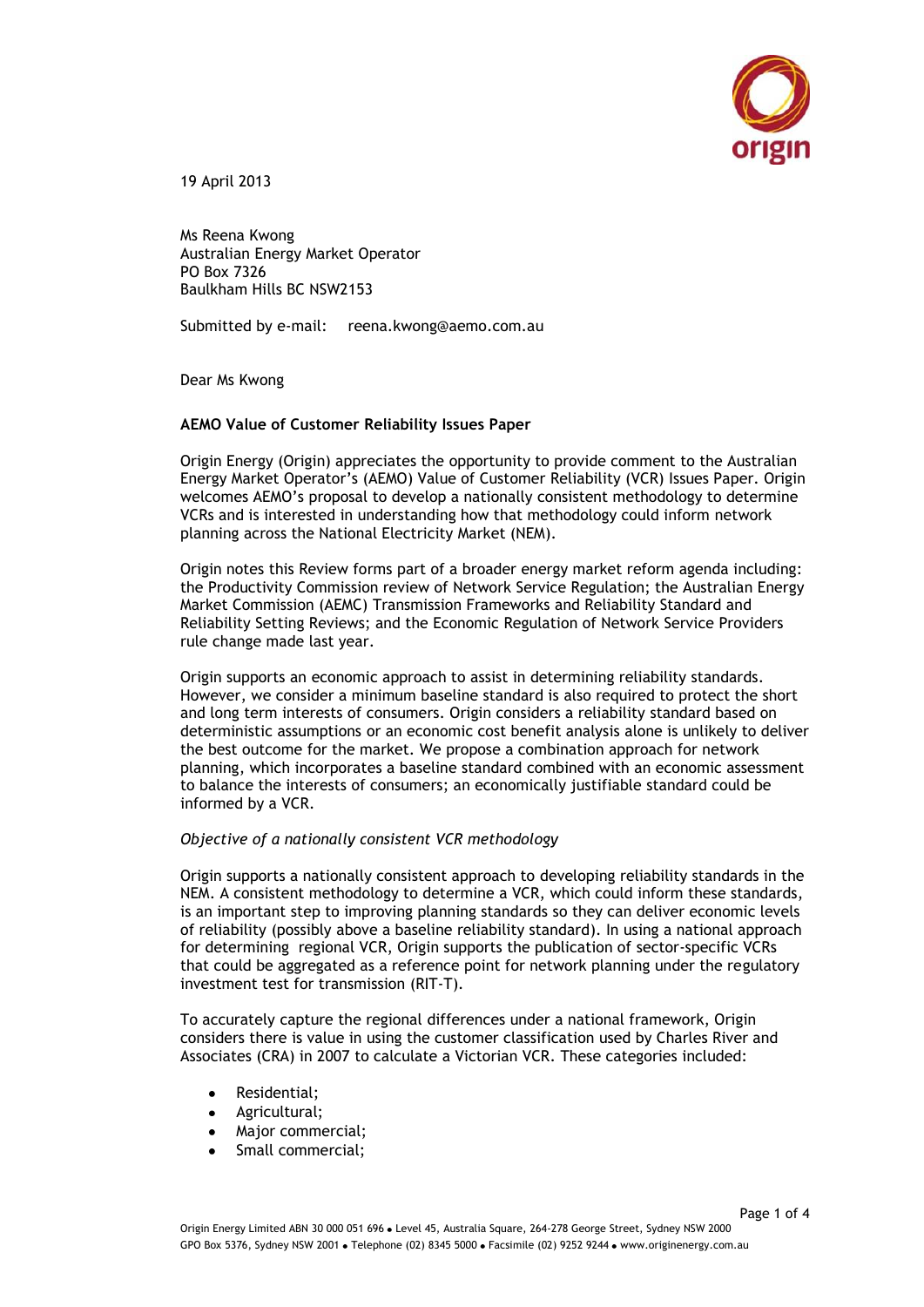- Major industrial; and
- Small industrial.<sup>1</sup>

The calculation and publication of sector-specific VCRs is important to provide transparency in understanding the key drivers behind an aggregated single regional VCR. We recommend part of AEMO's methodology is to consult on the appropriate weightings of sector specific VCRs.

## *Preferred methodology used to determine a VCR*

AEMO has accurately identified the merits and limitations of modelling and survey methodologies used to determine a VCR. These options and limitations have also been canvassed by Oakley Greenwood.<sup>2</sup> Both AEMO and Oakley Greenwood have noted an alternative "choice modelling" approach to determine a VCR where consumers are presented with a range of service or reliability standards and price scenarios.

Origin considers a "choice modelling" approach enables respondents to assess the tradeoff between service standards and their cost. This methodology is currently being used to identify the value of unserved energy in New Zealand with surveys sent to smaller customers and larger customers, above a threshold, are interviewed face-to-face.<sup>3</sup>

In determining an appropriate VCR methodology, we agree with AEMO"s characterisation of the various approaches, particularly the challenges with collecting credible data.<sup>4</sup> We also agree that businesses and individuals have a varying capacity to accurately identify the cost attributable to a supply interruption and whether the frequency and duration of a supply interruption increases or discounts the initial cost of the interruption.

Origin considers that where a business consumer has the capacity to accurately identify the cost of an interruption to supply then they should be given the opportunity to quantify those costs. While a more costly approach, conducting face-to-face surveys to ascertain the costs of a supply interruption, where the consumer is above a defined threshold, enables the interviewer to ask follow-up questions to enhance the value of the information provided.

Alternatively, where respondents are unable to accurately identify the costs of a supply interruption, their preferences between the trade-off between service standards and price should be presented. AEMO and Oakley Greenwood have both outlined the limitations from survey responses and where this could potentially lead to a misleading outcome. For example, the previous CRA VCR studies used a survey methodology. When comparing the variation between the Victorian VCR levels in 2002 (\$29.60/kWh) and 2007 (\$47.85kWh), questions arise around the potential bias or lack of understanding in survey responses. 5

AEMO has noted the "drawback with choice modelling is that it can be more complex, time-consuming and expensive than other approaches."<sup>6</sup> While Oakley Greenwood noted similar concerns, they did comment:

-

<sup>&</sup>lt;sup>1</sup> AEMO 2013, Value of Customer Reliability Issues Paper, 2013 Melbourne, p.13 <sup>2</sup> Oakley Greenwood 2011, *Valuing reliability in the National Electricity Market: Final* 

*Report,* 2011

 $3$  lbid, p.23

<sup>4</sup> AEMO 2013, p.12

<sup>5</sup> AEMO 2013, p.13

<sup>6</sup> AEMO 2013, p.12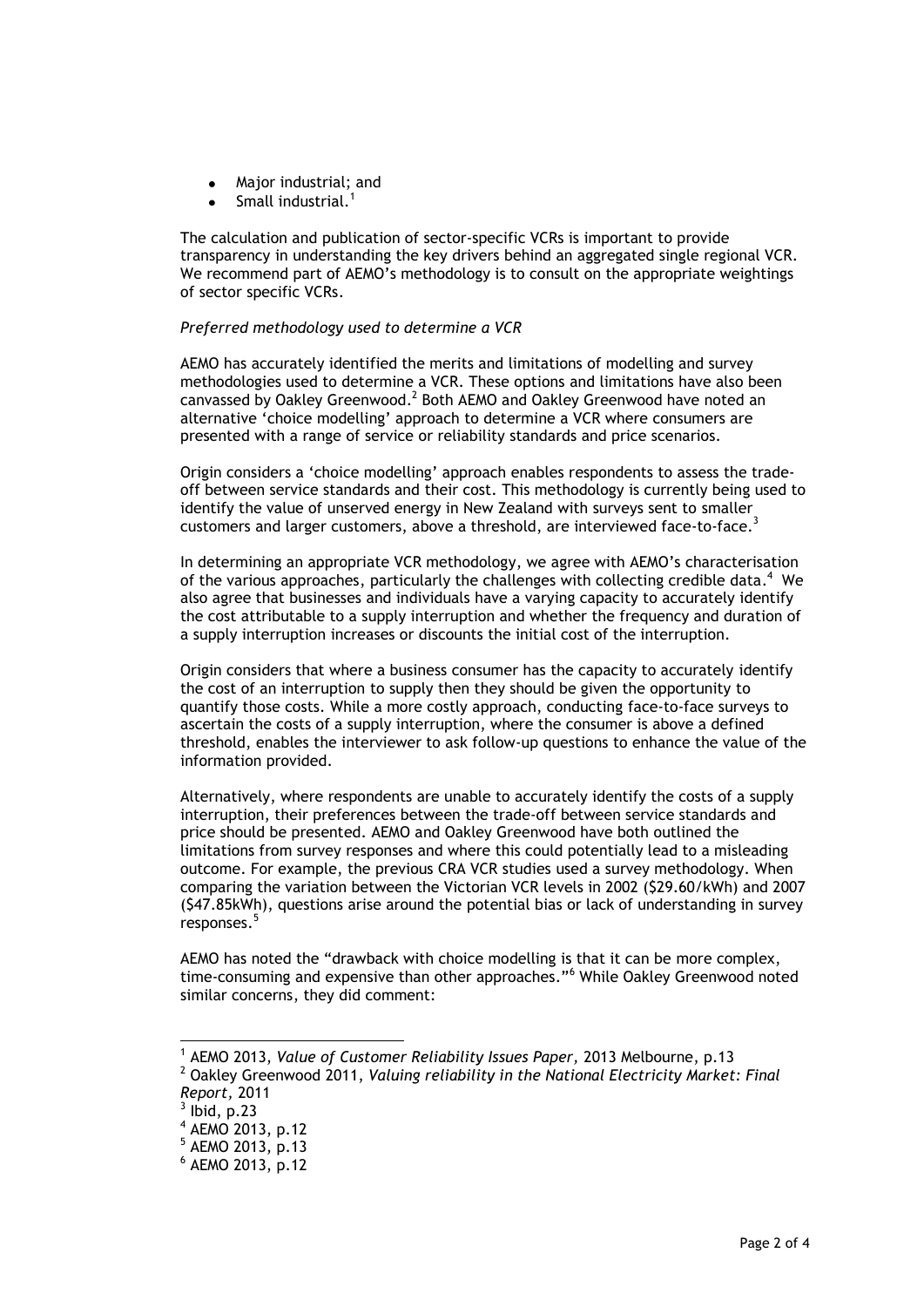*A significant advantage of the choice modelling approach is that it allows the testing of a larger and more complex set of service price options than contingent valuation and implicitly accounts for the trade-off between attributes. Another advantage is that the pattern whereby attributes values are varied is highly complex, and therefore significantly reduces the likelihood of strategic responses.<sup>7</sup>*

While acknowledging the additional potential cost and complexity in preparing "choice modelling" surveys, there are considerable advantages, which include minimising potential errors in survey responses. AEMO may be able to reduce the complexity and cost of initiating a NEM 'choice modelling' survey by leveraging off New Zealand's investigation into the value of lost load.

## *Calculating and an indexing a VCR*

Calculating a VCR can be a timely and costly exercise. Key drivers include the approach, level of granularity and frequency. While more detailed input data could result in a more accurate reflection of VCR, this cost needs to be balanced against the perceived value. In addition, VCR levels are likely to change over time with changes to societal expectations and adoption of new and different technologies by residential, commercial and industrial customers. As such, any VCR methodology or indexation needs to be flexible and able to reflect these changes as they occur over time.

# *Role for and scope of VCRs*

AEMO considered the appropriate scope and application of VCRs under the Review. AEMO noted the application of VCRs to transmission planning was similar to the role played by the Market Price Cap (MPC) in the wholesale NEM and implied these two measures should be similar to one another.<sup>8</sup> The AEMC Reliability Panel has made a similar observation that there should be a reasonably efficient balance between the cost (MPC) and the value (VCR) of the reliability of electricity supply in the NEM. $<sup>9</sup>$ </sup>

Origin cautions against the theoretical assumption that the cost of supply should equal the value consumers place on the reliability of electricity supply. The NEM has evolved since the start of the market in 1998. The cost and value assumptions are complicated by the range of generation technologies available and the expectations of end use consumers. These supply and demand considerations intersect with the NEM market design and parameters, the administered price cap for example and hedging instruments. The interrelationship between electricity and other energy markets including gas has also increased with higher levels of gas fired generation. These broader market considerations suggest caution should be applied when considering traditional theoretical assumptions around cost and value.

It is also important to consider what price signal the different settings are providing the market. The objective of the MPC is to ensure timely and efficient investment in generation. On the other end of the spectrum, the VCR may be suited to informing network investment. The most appropriate signals for promoting timely and efficient generation and network investment are not necessarily the same.

 $\overline{a}$ 

<sup>7</sup> Oakley Greenwood 2011, p.9

<sup>8</sup> AEMO 2013, p.8

<sup>9</sup> AEMC Reliability Panel 2010, *Reliability Standard and Reliability Settings Review,* Final Report, 2010, Sydney, p. xi